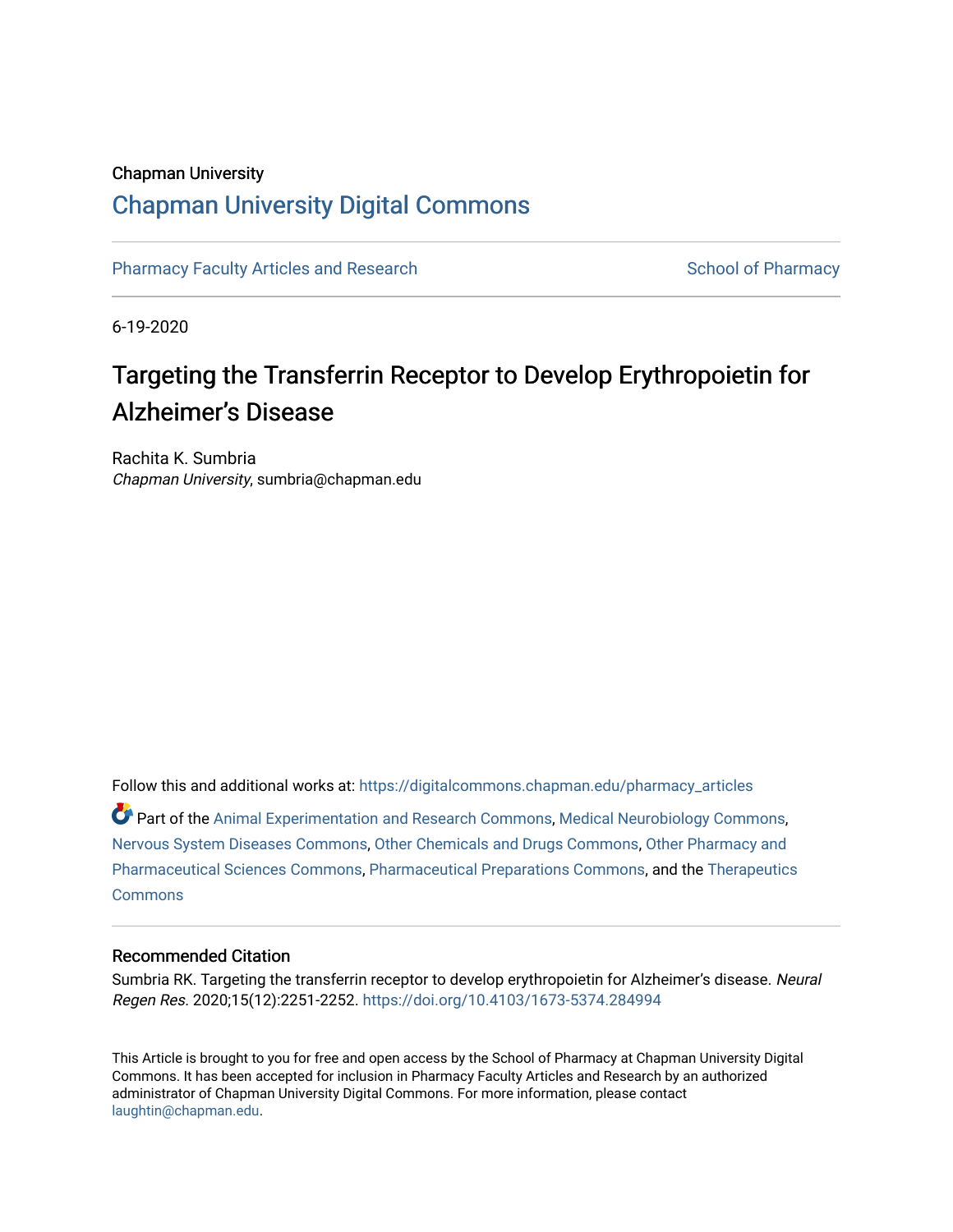## Targeting the Transferrin Receptor to Develop Erythropoietin for Alzheimer's Disease

### **Comments**

This article was originally published in Neural Regeneration Research, volume 15, issue 12, in 2020. <https://doi.org/10.4103/1673-5374.284994>

### Creative Commons License



This work is licensed under a [Creative Commons Attribution-Noncommercial-Share Alike 4.0 License](https://creativecommons.org/licenses/by-nc-sa/4.0/).

Copyright Medknow Publications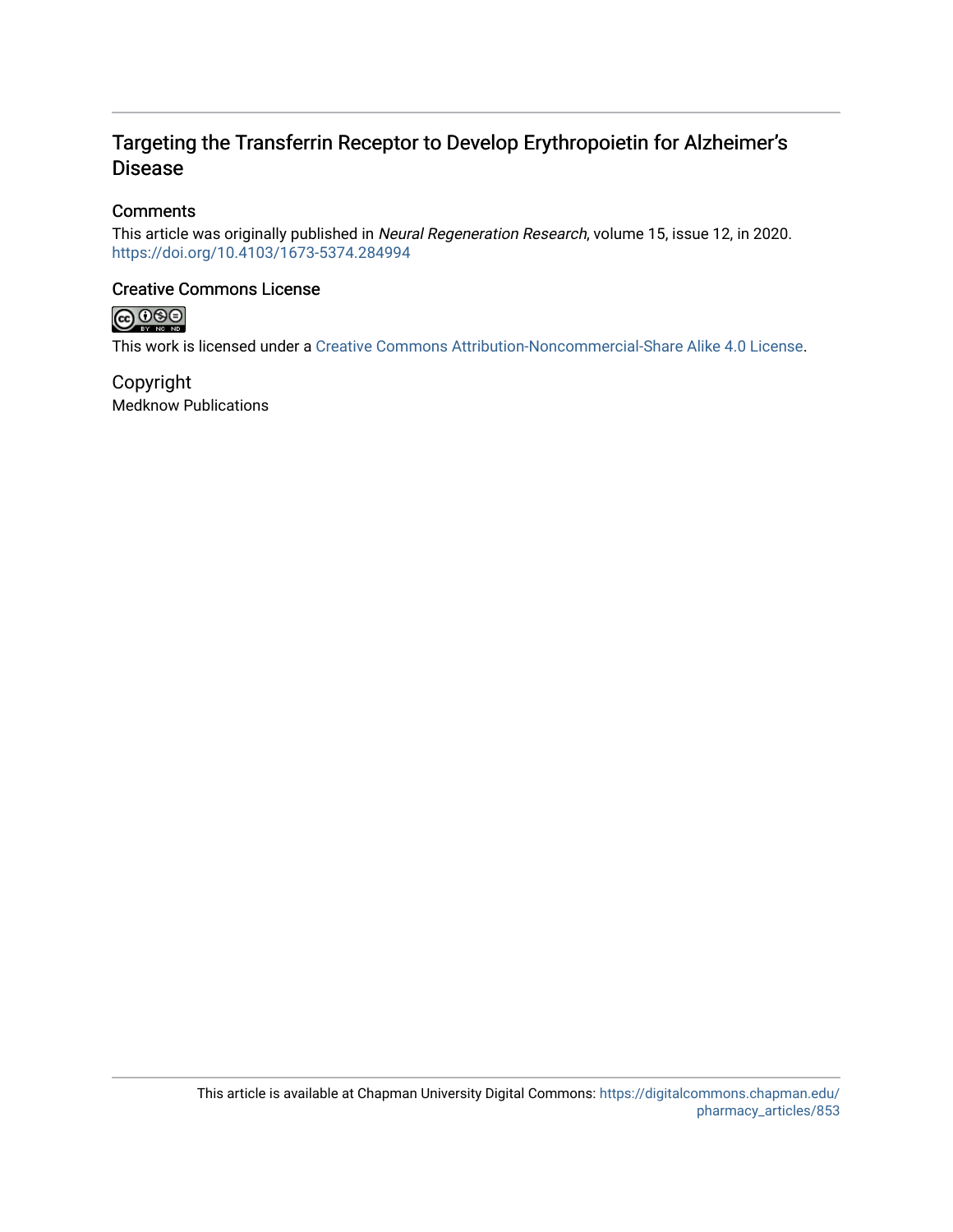#### **PERSPECTIVE**

# **Targeting the transferrin receptor to develop erythropoietin for Alzheimer's disease**

Alzheimer's disease (AD) is the sixth leading cause of death in the United States with approximately 5.8 million Americans currently living with AD. Due to the lack of a disease modifying treatment for AD and the aging baby boomer generation, this number is projected to grow to 13.8 million by 2050 (Gaugler et al., 2019). Amyloid-beta (Aβ) plaque accumulation, one of the major pathological hallmarks of AD, can begin > 20 years before clinical symptoms of AD. By the time AD is clinically diagnosed, neuronal loss and neuropathological lesions (Aβ plaques and tau tangles) have already occurred in many brain regions (Gaugler et al., 2019). AD dementia correlates highly with neuronal loss, and therefore, reduction of neuropathological lesions in the AD brain at the time of clinical diagnosis alone cannot reverse AD dementia. We propose that a therapy that combines a reduction of neuropathological lesions of AD along with neuronal repair and neurogenesis may be required to treat AD dementia.

Erythropoietin (EPO), a class I cytokine and growth factor, is the primary regulator of erythropoiesis and is widely used for the treatment of anemia and diseases associated with low plasma EPO (Rey et al., 2019; Sun et al., 2019a). Besides its role in hematopoiesis, the presence of EPO and its receptor in non-erythroid tissues, including the brain, suggested a role apart from its hematopoietic effects (Rey et al., 2019; Sun et al., 2019a). Today, numerous studies show the protective effects of EPO in various neurodegenerative conditions including AD (Rey et al., 2019; Sun et al., 2019a). In a recent clinical study, EPO significantly improved neuropsychological test scoring in chronic kidney disease patients with cognitive deficits (Rey et al., 2019). The mechanisms underlying neuroprotective effects of EPO in AD are pleiotropic (Sun et al., 2019a), as discussed below. In experimental AD, Lee et al. (2012) showed that EPO (5000 IU/kg per day, intraperitoneally (i.p.) for 5 days; equivalent to ~350 µg/kg per week) reduced Aβ plaque by modulating the blood-brain barrier (BBB) influx transporter for Aβ, increased synaptophysin expression and angiogenesis in the brain, and improved contextual memory in AD transgenic mice. Similarly, Li et al. (2015) observed that EPO (1000 IU/kg per day, i.p. for 2 weeks; equivalent to ~70 µg/kg per week) ameliorated Aβ42-induced mitochondrial dysfunction, neuronal apoptosis, tau hyperphosphorylation through the regulation of glycogen synthase kinase-3β at multiple AD-related sites, and overall memory impairment in mice. Maurice et al. (2013) administered EPO for 4 days (125–500 µg/kg per week, i.p.) and found a reduction in Aβ<sup>25</sup>–35 induced: lipid peroxidation, Bax level, tumor necrosis factor  $\alpha$  and interleukin-1β, hippocampal synaptic loss and learning deficits in a non-transgenic mouse model of AD. The work by Armand-Ugon et al. (2015) showed that EPO (2500 IU/kg, 3 days a week for 4 weeks, i.p.; equivalent to ~75 µg/kg per week) improved memory and reduced Aβ load in AD transgenic mice. Similar therapeutic effects of EPO have also been demonstrated in rat AD models wherein EPO reduced memory deficits by attenuating neuronal loss, neuroinflammation and cholinergic deficits and enhanced hippocampal neuronal proliferation (Rey et al., 2019). Overall, the protective effects of EPO include enhanced neurogenesis and angiogenesis, reduced neuroinflammation, oxidative stress and mitochondrial dysfunction, and modulation of AD-hallmark pathology (Aβ and tau phosphorylation; Sun et al., 2019a). The typical dose of EPO used to treat anemia is between 100–400 IU/kg per dose, which is, many-fold lower than the dose of EPO used in the aforementioned AD experimental studies. Large EPO doses were used in experimental AD because the large molecular weight (30.4 kDa) and polarity of EPO limit its entry into the brain across the BBB (Boado et al., 2010). This is the first obstacle to the development of EPO for a central nervous system disease including AD.

The second obstacle to the development of this neurotrophin for AD is the unwanted hematopoietic adverse effects associated with high EPO doses. This is particularly relevant while trying to develop EPO for AD due to chronicity of AD treatment and the potential for continuous EPO receptor stimulation. There have been limited studies reporting the hematopoietic effects of chronic EPO dosing in experimental AD, and a recent study showed marked elevation in hematocrit and reduction in reticulocytes with chronic EPO dosing in AD transgenic mice (Armand-Ugon et al., 2015). Alternate non-hematopoietic variants of EPO that retain neuroprotective effects have been developed and studied (Sun et al., 2019a), however we have taken a different approach to offset the two aforementioned obstacles to develop EPO for AD, which will be discussed below.

A BBB-penetrable EPO has been engineered by fusing human EPO to a chimeric monoclonal antibody against the mouse transferrin receptor (TfRMAb), and the fusion protein is designated as TfRMAb-EPO (Zhou et al., 2010). Human EPO was fused to the mouse TfRMAb since human EPO (reference: P01588) shares high (78.8%) amino acid identity with the mouse EPO (reference: P07321), binds mouse EPO receptor with high affinity and is what will be further developed for treatment in humans. Engineering a TfRMAb-EPO fusion protein offers dual advantages both of which are TfR mediated: 1) the TfRMAb domain of the fusion protein acts as a molecular Trojan horse to drive the EPO into the brain by binding to the BBB TfR and subsequent receptor mediated transcytosis, and 2) the TfRMAb domain also binds to the peripheral TfR to aid in systemic clearance of the TfRMAb-EPO fusion protein. The latter accelerates the peripheral clearance, reduces the systemic plasma exposure, and is expected to alleviate the hematopoietic adverse effects of EPO. The brain and plasma pharmacokinetics of TfRMAb-EPO show high brain uptake (2% injected dose/g brain in the mouse following intravenous dosing) and a 10-fold higher systemic clearance compared with EPO alone (Zhou et al., 2010).

Based on the above, in our recent work we investigated the effect of the BBB-penetrating TfRMAb-EPO fusion protein, in comparison with EPO, in a transgenic mouse model of AD. The overall aim was to determine if TfRMAb-EPO offers better therapeutic and hematologic indices compared with EPO alone, as would be expected based on the TfR-mediated BBB uptake and peripheral clearance of TfRMAb-EPO (Sun et al., 2019b). We treated male APP/PS1 transgenic mice (strain B6C3-Tg APPswe, PSEN1dE9, 85Dbo/Mmjax; 9.5 months of age at the start of the study), 2 days a week with either saline, TfRMAb-EPO (3 mg/kg per dose) or EPO (0.6 mg/kg per dose since the TfRMAb-EPO fusion protein is 20% EPO based on amino acid content) subcutaneously for 6 weeks (Sun et al., 2019b). Both TfRMAb-EPO and EPO significantly reduced brain Aβ load. It has been shown that EPO can reduce the expression of receptor for advanced glycation end products which is involved in the influx of Aβ into the brain, and both TfRMAb-EPO and EPO can modulate the expression of receptor for advanced glycation end products given its luminal location at the BBB. Interestingly, only the BBB-penetrating TfRMAb-EPO reduced brain Aβ<sup>1</sup>–<sup>42</sup> which is the more pathologic and aggregation prone isoform of Aβ. BBB-penetrating TfRMAb-EPO also increased brain synaptophysin, a marker of synaptic function, in treated mice. EPO alone did not alter synaptophysin levels in the brain. Memory deficits in the mice correlated with synaptic function in our study, and mice treated with TfRMAb-EPO did not show impaired memory, however, mice treated with the EPO alone had significant memory impairment (Sun et al., 2019a).

With respect to the hematopoietic effects of chronic EPO dosing, we observed marked differences in the hematologic indices of the mice treated with the BBB-penetrating TfRMAb-EPO and those treated with EPO alone. AD transgenic mice treated with EPO alone had elevated red blood cell indices (hematocrit, hemoglobin and red blood cell count) following 4-week treatment. This increase in the red blood cell indices is expected given the erythropoietic effects of EPO. However, TfRMAb-EPO treated mice showed no alteration in hematocrit, hemoglobin or red blood cell count throughout the study, and this can be explained by the lower plas-